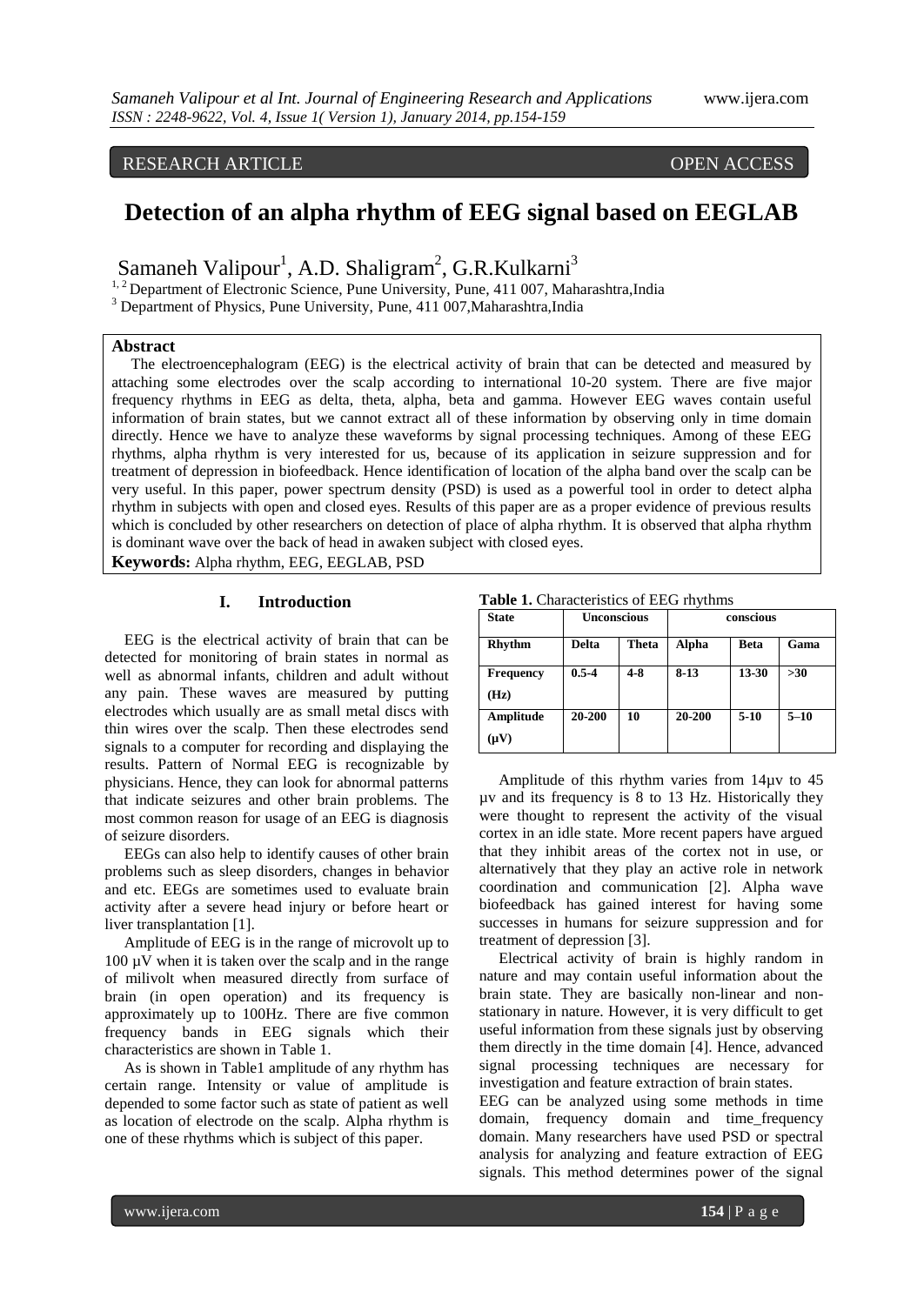which distributed in different frequency ranges. EEGLAB is an interactive MATLAB toolbox for processing continuous and event-related EEG, MEG and other electrophysiological data. EEGLAB provides an interactive graphic user interface (GUI) allowing users to flexibly and interactively process their highdensity EEG and other dynamic brain data using independent component analysis (ICA) and/or time/frequency analysis (TFA), as well as standard averaging methods [5] which are freely available.

 O. A. Padierna Sosa et al have developed an EEG signal processing program based on EEGLAB [6]. They concluded that EEGLAB is a program that provides an accessible solution to the EEG signal processing problem, its free distribution and great service variety allows inexperienced users to be able to acquire some knowledge experimenting with EEGLAB.

 MD. Shahedul amin et al, have considered spectral analysis of human sleep EEG signals using EEGLAB. They have deduced that delta band more specifically, PSD at  $1.8 \sim 2.0$  Hz and at  $2.7 \sim 2.9$  Hz is good for finding whether a person is in sleeping or not. If the person is sleeping then there would be a sharp change at these positions [7]. S. Deivanayagi and her group have worked on spectral analysis of EEG Signals during Hypnosis. They have found the spectral analysis of EEG during hypnosis shows the frequency bands in theta and alpha ranges. From that analysis, they have derived that during hypnosis, the frequency bands acquired from the scalp falls in the higher theta and smaller alpha waves [8].

#### **II. Power Spectrum Density(PSD)**

 PSD is the one of the most important tool for digital signal processing (DSP). It helps us to know how the strength of a signal is distributed in the frequency domain and its unit is energy per frequency. PSD demonstrates the strength of the variations of energy of a signal as a function of frequency. Hence, it gives us an idea about at which frequencies variations of energy are strong and at which frequencies they are weak. So calculating energy within a specific frequency range is possible by incorporating PSD within that frequency range.

PSD for a finite-power signal s(t) in operational terms can be defined as passing the signal s(t) through an ideal narrowband filter with transfer function as Eqn.1 [11].

$$
H_{f_0}(f) = \begin{cases} 1, & f_0 - \frac{\Delta f}{2} < f < f_0 + \frac{\Delta f}{2} \\ 0, & else \end{cases} \tag{1}
$$

The PSD evaluated at  $f_0$ , can now be defined to be the measured power at the filter output, divided by the filter width  $\Delta f$  (in the limit as  $\Delta f \rightarrow 0$ ) [11].

Fast Fourier Transform (FFT) is a very helpful tool for computation of PSD. Matlab function as well as EEGLAB can be used for computation of PSD. In the case of EEG signal we know that, this signal is nonstationary signal, but investigation of this signal for less than 12 second can be assumed as a stationary signal [9]. Hence in this paper we have used 10sec of EEG signal for applying PSD.

#### **III. Data collection**

 The EEG signals were downloaded from the EEG motor Movement /imagery dataset [in European data format (EDF)] [10]. Subjects performed different motor task while 64 channels EEG as international 10- 20 system were recorded using the BCI2000 system. Each subject performed 14 experimental runs. Two one-minute baseline runs (one with eyes open and one with eyes closed which are our purpose), and three two-minutes runs of each of the four tasks with motor movement. In this paper we will discuss two tasks of subjects with open eyes and closed eyes (without motor movement) in first 10 second. EEGLAB software is used for taking PSD of these samples. Properties of these subjects are in Table.2. For these subjects sampling frequency is 160 Hz, number of sample is 1600, sampling time which is time interval between any two samples is 6 ms and duration of test is 10s.

**Table 2.** Characteristics of subjects

| subject       | s001r01 | S001r02 | S002r01 | S002r02 | S003r01 | S003r02 |
|---------------|---------|---------|---------|---------|---------|---------|
| Eves<br>state | open    | close   | open    | close   | open    | close   |

#### **IV. Result and discussions**

 For considering that in which part of scalp and what states of subject alpha rhythm is dominant, we have done some experiments in EEGLAB environment. In these experiments PSD of some channels such as  $P_Z$ ,  $P_3$ ,  $P_4$ ,  $F_Z$  and  $C_Z$  for three subjects with open and closed eyes is taken out. In case of subject1, results have shown in Fig. 1 to Fig. 5 where left panel is related to subject with closed eyes and right panel is related to subject with open eyes. As it is mentioned in table 1, frequency of alpha wave is around **8** Hz to 13 Hz, so we highlighted this frequency range in mentioned figures with circles.

 By simple observation in Fig.1 to Fig.5, we can say that alpha rhythm is dominant rhythm in awaken subjects with closed eyes in frontal, central and parietal lobes. But this rhythm will be canceled or attenuated with opening the eyes using any electrode over the scalp. Hence this method can be used for finding whether eyes of a person is closed or open.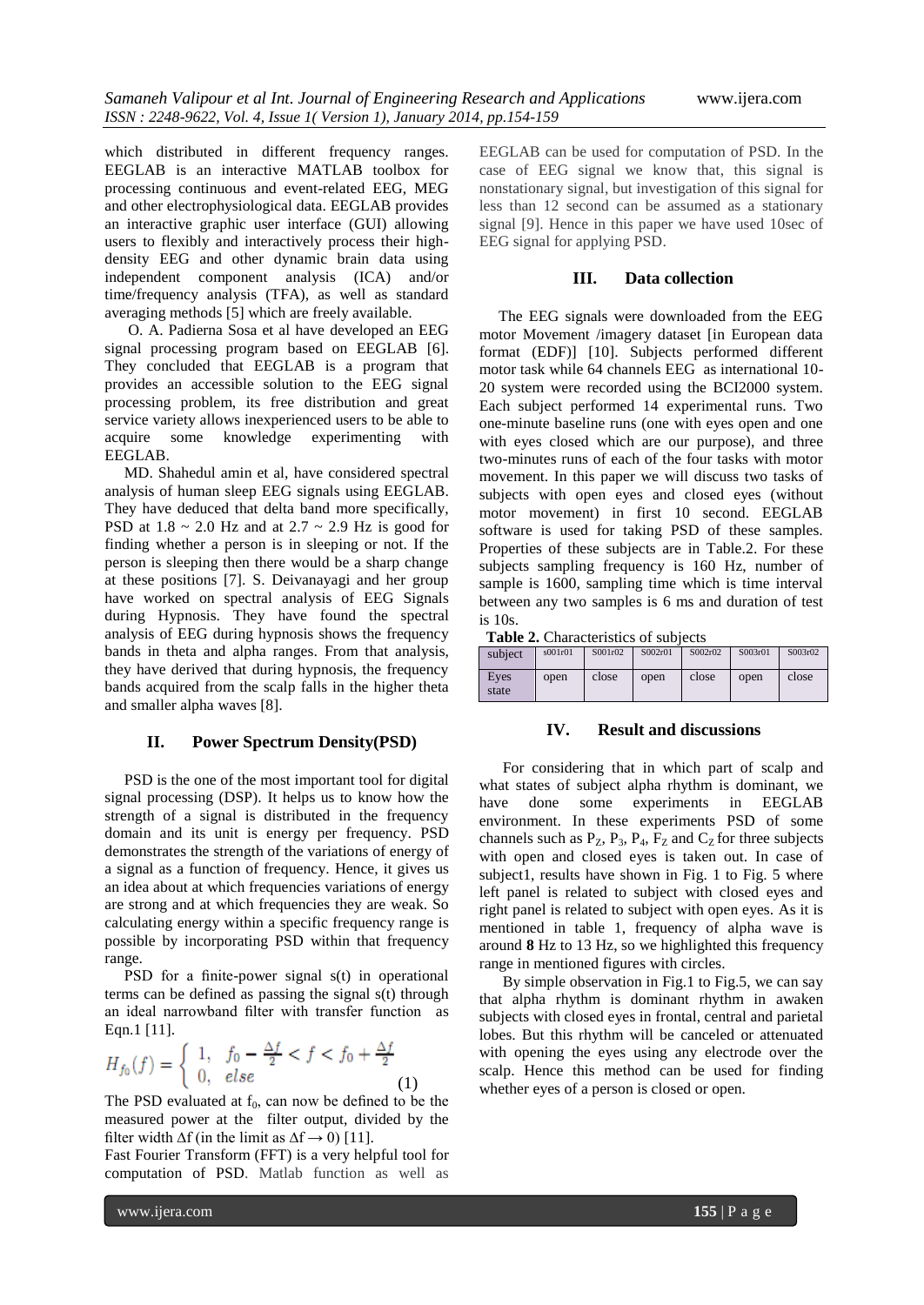

**Fig.1** PSD of  $F<sub>Z</sub>$  with closed eyes in left panel and with open eyes in right panel



Fig.2 PSD of  $C_Z$  with closed eyes in left panel and with open eyes in right panel



**Fig.3** PSD of  $P<sub>Z</sub>$  with closed eyes in left panel and with open eyes in right panel



**Fig.4** PSD of P3 with closed eyes in left panel and with open eyes in right panel



**Fig.5** PSD of P4 with closed eyes in left panel and with open eyes in right panel

 For two more subjects same results have observed. In Table 3 results of applying PSD on three mentioned subjects for five channels are displayed. In this table we have shown maximum amplitude or peak of the alpha rhythm with closed eyes for five mentioned channels. Bar graph related to this table, is shown in Fig. 6. for easy conclusion.

Table 3. Maximum amplitude of alpha wave with closed eyes for three subjects

| $\frac{1}{2}$    |                                |                                |                                |  |  |  |
|------------------|--------------------------------|--------------------------------|--------------------------------|--|--|--|
| <b>Channel</b>   | Max $\alpha$ wave<br>subject 1 | Max $\alpha$ wave<br>subject 2 | Max $\alpha$ wave<br>subject 3 |  |  |  |
| $C_{\mathbf{Z}}$ | 26                             | 23.5                           | 25                             |  |  |  |
| ${\bf F}z$       | 25                             | 21                             | 24                             |  |  |  |
| $P_{Z}$          | 27.7                           | 29.5                           | 29.5                           |  |  |  |
| P <sub>3</sub>   | 28                             | 27.5                           | 29.5                           |  |  |  |
| <b>P4</b>        | 29                             | 29.5                           | 27.5                           |  |  |  |



**Fig. 6** Bar graph of peak (maximum) of the  $\alpha$  rhythm

By focusing on Table 3 and graph of Fig. 6, we can say that for all three cases, maximum amplitude or peak of alpha wave is higher in Pz, P3 and P4 channels ratio to Cz and Fz. For all the cases, peak of the alpha rhythm reduces with changing the position of electrode from frontal to parietal lobes.

#### **V. Conclusion**

 With analogy of 5 channels in 3 subjects, it is achieved that alpha band is dominant frequency rhythm in EEG signal in awaken subject with closed eyes, and with open eyes domination of this band is suppressed. As our results, this rhythm can be appears in any part of scalp but it is more dominant in channels which are located in back of head. Intensity of this band for any subject is different and that is depended to brain state of that subject. Hence we can conclude that alpha rhythm is dominant in alert person with closed eyes and back of head is good place for showing that. So it can be used in ambulatory or wireless EEG as a good symptom to detect whether eyes of a person were closed or open on the time of signal acquisition.